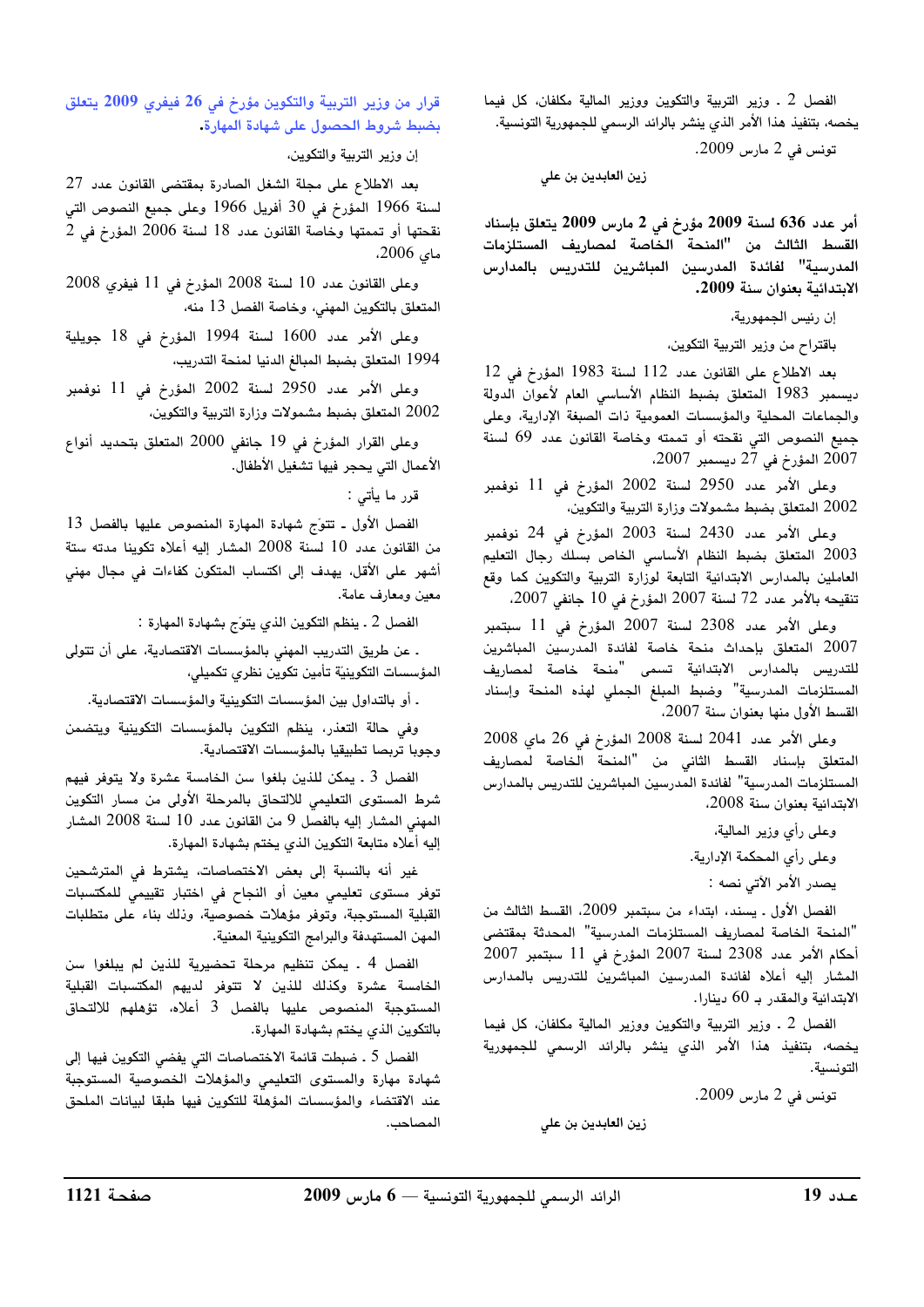الفصل 6 . تنظم الامتحانات لتقييم مكتسبات المتكونين من قبل المؤسسات التكوينية بالاشتراك مع المؤسسات الاقتصادية التي ساهمت في إجراء التكوين.

وتتم هذه الامتحانات بالمؤسسات التكوينية، غير أنه يمكن إجراؤها بالمؤسسات الاقتصادية بالنسبة إلى التدريب المهني والتكوين بالتداول.

الفصل 7 . يحجر على مؤسسات التكوين المهنى اعتماد تسمية شهادة المهارة ما لم يتم إدراجها ضمن قائمة المؤسسات المؤهلة للتكوين فيها والمحددة بالملحق المشار إليه بالفصل 5 أعلاه.

الفصل 8 . يتحصل على شهادة المهارة المتكوّنون الذين تابعوا مرحلة التكوين المنصوص عليها بالفصل الأول أعلاه وأنهوا تكوينهم بنجاح بعد صدور القانون عدد 10 لسنة 2008 المشار إليه أعلاه.

الفصل 9 . يبقى العمل بالشهادة التى تختم عقدة التدريب والمنصوص عليها بالفصل 352 من القانون عدد 27 لسنة 1966 المؤرخ في 30 أفريل 1966 المشار إليه أعلاه سارى المفعول. الفصل 10 . ينشر هذا القرار بالرائد الرسمي للجمهورية التونسية. تونس في 26 فيفري 2009.

وزير التربية والتكوين

حاتم بن سالم

اطلع عليه الوزير الأول محمد الغنوشى

## ملحق

## قائمة الاختصاصات التي يفضي التكوين فيها إلى شهادة مهارة والمستوى التعليمي والمؤهلات الخصوصية المستوجبة والمؤسسات المؤهلة للتكوين فيها

|                                                     | شروط الالتحاق |                                                     |                          |                |
|-----------------------------------------------------|---------------|-----------------------------------------------------|--------------------------|----------------|
| مراكز التكوين المؤهلة                               | المؤهلات      |                                                     | الاختصاص                 | العدد          |
|                                                     | الخصوصية      | المستوى التعليمي                                    |                          |                |
| المراكز الراجعة بالنظر إلى الوكالة التونسية للتكوين |               | نهاية السنة السادسة من التعليم الأساسي أو النجاح في | عامل في تربية الأرانب    | 1              |
| المهني ووكالة الإرشاد والتكوين الفلاحي              |               | اختبار تقييمي للمكتسبات القبلية المستوجبة           |                          |                |
| المراكز الراجعة بالنظر إلى الوكالة التونسية للتكوين |               | نهاية السنة السادسة من التعليم الأساسي أو النجاح في | عامل في البناء           | $\overline{2}$ |
| المهني                                              |               | اختبار تقييمي للمكتسبات القبلية المستوجبة           |                          |                |
| المراكز الراجعة بالنظر إلى الوكالة التونسية للتكوين |               | نهاية السنة السادسة من التعليم الأساسي أو النجاح في | مساعد في دهن البناء      | 3              |
| المهني                                              |               | اختبار تقييمي للمكتسبات القبلية المستوجبة           |                          |                |
| المراكز الراجعة بالنظر إلى الوكالة التونسية للتكوين |               | نهاية السنة السادسة من التعليم الأساسي أو النجاح في | مساعد مركب التكسية       | 4              |
| المهني                                              |               | اختبار تقييمي للمكتسبات القبلية المستوجبة           | اللينة للأرضيات والجدران |                |
| المراكز الراجعة بالنظر إلى الوكالة التونسية للتكوين |               | نهاية السنة السابعة من التعليم الأساسي أو النجاح فى | نجار بناء                | 5              |
| المهني                                              |               | اختبار تقييمي للمكتسبات القبلية المستوجبة           |                          |                |
| المراكز الراجعة بالنظر إلى الوكالة التونسية للتكوين |               | نهاية السنة السابعة من التعليم الأساسي أو النجاح في | صانع أثاث من اللوح       | 6              |
| المهني                                              |               | اختبار تقييمي للمكتسبات القبلية المستوجبة           | المضغوط                  |                |
| المراكز الراجعة بالنظر إلى الوكالة التونسية للتكوين |               | نهاية السنة السابعة من التعليم الأساسي أو النجاح في | مركب هياكل من الخشب      | 7              |
| المهني                                              |               | اختبار تقييمي للمكتسبات القبلية المستوجبة           |                          |                |
| المراكز الراجعة بالنظر إلى الوكالة التونسية للتكوين |               | نهاية السنة السابعة من التعليم الأساسي أو النجاح في | صانع أثاث من الخشب       | 8              |
| المهني                                              |               | اختبار تقييمي للمكتسبات القبلية المستوجبة           |                          |                |
| المراكز الراجعة بالنظر إلى الوكالة التونسية للتكوين |               | نهاية السنة السادسة من التعليم الأساسي أو النجاح في | صانع قوالب الصالونات     | 9              |
| المهني                                              |               | اختبار تقييمي للمكتسبات القبلية المستوجبة           |                          |                |
| المراكز الراجعة بالنظر إلى الوكالة التونسية للتكوين |               | نهاية السنة السابعة من التعليم الأساسي أو النجاح في | مسير ألات النجارة        | 10             |
| المهني                                              |               | اختبار تقييمي للمكتسبات القبلية المستوجبة           |                          |                |
| المراكز الراجعة بالنظر إلى الوكالة التونسية للتكوين |               | نهاية السنة السادسة من التعليم الأساسي أو النجاح في | مساعد مغلف أثاث          | 11             |
| المهني                                              |               | اختبار تقييمي للمكتسبات القبلية المستوجبة           |                          |                |
| المراكز الراجعة بالنظر إلى الوكالة التونسية للتكوين |               | نهاية السنة السابعة من التعليم الأساسي أو النجاح في | مساعد مركب مكيفات        | 12             |
| المهني                                              |               | اختبار تقييمي للمكتسبات القبلية المستوجبة           | الهواء                   |                |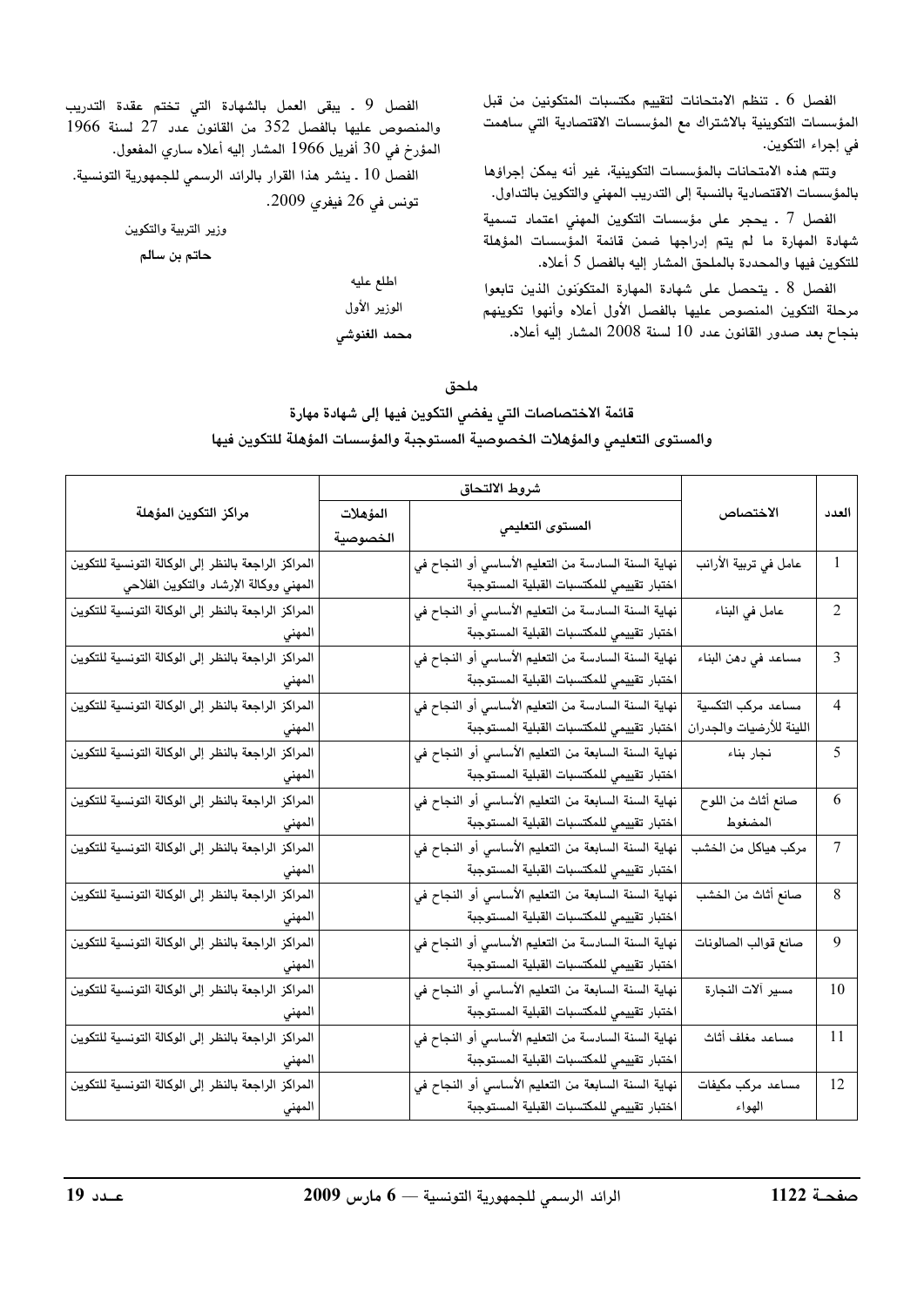|                                                               | شروط الالتحاق |                                                                                                  |                                                 |       |
|---------------------------------------------------------------|---------------|--------------------------------------------------------------------------------------------------|-------------------------------------------------|-------|
| مراكز التكوين المؤهلة                                         | المؤهلات      |                                                                                                  | الاختصاص                                        | العدد |
|                                                               | الخصوصية      | المستوى التعليمى                                                                                 |                                                 |       |
| المراكز الراجعة بالنظر إلى الوكالة التونسية للتكوين           |               | نهاية السنة السابعة من التعليم الأساسي أو النجاح في                                              | مساعد مصلح ثلاجات                               | 13    |
| المهني                                                        |               | اختبار تقييمي للمكتسبات القبلية المستوجبة                                                        |                                                 |       |
| الراجعة بالنظر إلى الوكالة التونسية للتكوين<br>المراكز        |               | نهاية السنة السابعة من التعليم الأساسي أو النجاح في                                              | مساعد مجهز حراري                                | 14    |
| المهني                                                        |               | اختبار تقييمي للمكتسبات القبلية المستوجبة                                                        | وصحي                                            |       |
| المراكز الراجعة بالنظر إلى الوكالة التونسية للتكوين           |               | نهاية السنة الثامنة من التعليم الأساسى أو النجاح في                                              | مشغل ألات غسل المواد                            | 15    |
| المهني                                                        |               | اختبار تقييمي للمكتسبات القبلية المستوجبة                                                        | المنسوجة                                        |       |
| الراجعة بالنظر إلى الوكالة التونسية للتكوين<br>المراكز        |               | نهاية السنة السابعة من التعليم الأساسي أو النجاح في                                              | عون في القص الصناعي                             | 16    |
| المهني                                                        |               | اختبار تقييمي للمكتسبات القبلية المستوجبة                                                        |                                                 |       |
| المراكز الراجعة بالنظر إلى الوكالة التونسية للتكوين           |               | نهاية السنة السابعة من التعليم الأساسي أو النجاح في                                              | غراز المواد المنسوجة                            | 17    |
| المهني                                                        |               | اختبار تقييمي للمكتسبات القبلية المستوجبة                                                        | والغير منسوجة                                   |       |
| المراكز الراجعة بالنظر إلى الوكالة التونسية للتكوين           |               | نهاية السنة السابعة من التعليم الأساسي أو النجاح في                                              | غراز المزرودات الدقيقة                          | 18    |
| المهني                                                        |               | اختبار تقييمي للمكتسبات القبلية المستوجبة                                                        |                                                 |       |
| المراكز الراجعة بالنظر إلى الوكالة التونسية للتكوين           |               | نهاية السنة السادسة من التعليم الأساسي أو النجاح في                                              | مساعد خياط                                      | 19    |
| المهني                                                        |               | اختبار تقييمي للمكتسبات القبلية المستوجبة                                                        |                                                 |       |
| المراكز الراجعة بالنظر إلى الوكالة التونسية للتكوين           |               | نهاية السنة السابعة من التعليم الأساسي أو النجاح في                                              | خياط ستائر                                      | 20    |
| المهني                                                        |               | اختبار تقييمي للمكتسبات القبلية المستوجبة                                                        |                                                 |       |
| الراجعة بالنظر إلى الوكالة التونسية للتكوين<br>المراكز        |               | نهاية السنة السادسة من التعليم الأساسي أو النجاح في                                              | محضر وجه الحذاء                                 | 21    |
| المهني                                                        |               | اختبار تقييمي للمكتسبات القبلية المستوجبة                                                        |                                                 |       |
| المراكز الراجعة بالنظر إلى الوكالة التونسية للتكوين           |               | نهاية السنة السادسة من التعليم الأساسى أو النجاح في                                              | غراز وجه الحذاء                                 | 22    |
| المهني                                                        |               | اختبار تقييمي للمكتسبات القبلية المستوجبة                                                        |                                                 |       |
| الراجعة بالنظر إلى الوكالة التونسية للتكوين<br>المراكز        |               | نهاية السنة السادسة من التعليم الأساسى أو النجاح في                                              | مساعد فصال أحذية                                | 23    |
| المهني                                                        |               | اختبار تقييمي للمكتسبات القبلية المستوجبة                                                        | ولوازم جلدية                                    |       |
| المراكز الراجعة بالنظر إلى الوكالة التونسية للتكوين           |               | نهاية السنة السادسة من التعليم الأساسي أو النجاح في                                              | مساعد مرکب                                      | 24    |
| المهني                                                        |               | اختبار تقييمي للمكتسبات القبلية المستوجبة                                                        | وصقال أحذية                                     |       |
| المراكز الراجعة بالنظر إلى الوكالة التونسية للتكوين           |               | نهاية السنة السادسة من التعليم الأساسي أو النجاح في                                              | مساعد مرکب                                      | 25    |
| المهني                                                        |               | اختبار تقييمي للمكتسبات القبلية المستوجبة                                                        | وصقال الجلود                                    |       |
| المراكز الراجعة بالنظر إلى الوكالة التونسية للتكوين           |               | نهاية السنة السابعة من التعليم الأساسى أو النجاح في                                              | عامل في الخراطة                                 | 26    |
| المهني                                                        |               | اختبار تقييمي للمكتسبات القبلية المستوجبة                                                        |                                                 |       |
| المراكز الراجعة بالنظر إلى الوكالة التونسية للتكوين           |               | نهاية السنة السابعة من التعليم الأساسي أو النجاح في                                              | مساعد مشغل ألات                                 | 27    |
| المهني                                                        |               | اختبار تقييمي للمكتسبات القبلية المستوجبة                                                        | الأدوات                                         |       |
| المراكز الراجعة بالنظر إلى الوكالة التونسية للتكوين           |               | نهاية السنة السابعة من التعليم الأساسي أو النجاح في                                              | مساعد في الصيانة                                | 28    |
| المهني                                                        |               | اختبار تقييمي للمكتسبات القبلية المستوجبة                                                        | الميكانيكية                                     | 29    |
| المراكز الراجعة بالنظر إلى الوكالة التونسية للتكوين           |               | نهاية السنة السابعة من التعليم الأساسي أو النجاح في<br>اختبار تقييمي للمكتسبات القبلية المستوجبة | لحام بالقوس الكهربائي<br>باستخدام المعدن المغلف |       |
| المهني<br>المراكز الراجعة بالنظر إلى الوكالة التونسية للتكوين |               | نهاية السنة السابعة من التعليم الأساسى أو النجاح فى                                              | لحام باستخدام                                   | 30    |
| المهني                                                        |               | اختبار تقييمي للمكتسبات القبلية المستوجبة                                                        | الأكسيجين والأساتيلان                           |       |
| المراكز الراجعة بالنظر إلى الوكالة التونسية للتكوين           |               | نهاية السنة السابعة من التعليم الأساسي أو النجاح في                                              | لحام بالقوس الكهربائي                           | 31    |
| المهني                                                        |               | اختبار تقييمي للمكتسبات القبلية المستوجبة                                                        | باستخدام المعدن والغاز                          |       |
| المراكز الراجعة بالنظر إلى الوكالة التونسية للتكوين           |               | نهاية السنة السابعة من التعليم الأساسى أو النجاح في                                              | لحام بالقوس الكهربائي                           | 32    |
| المهني                                                        |               | اختبار تقييمي للمكتسبات القبلية المستوجبة                                                        | باستخدام التقنستان                              |       |
|                                                               |               |                                                                                                  | والغاز الخامل                                   |       |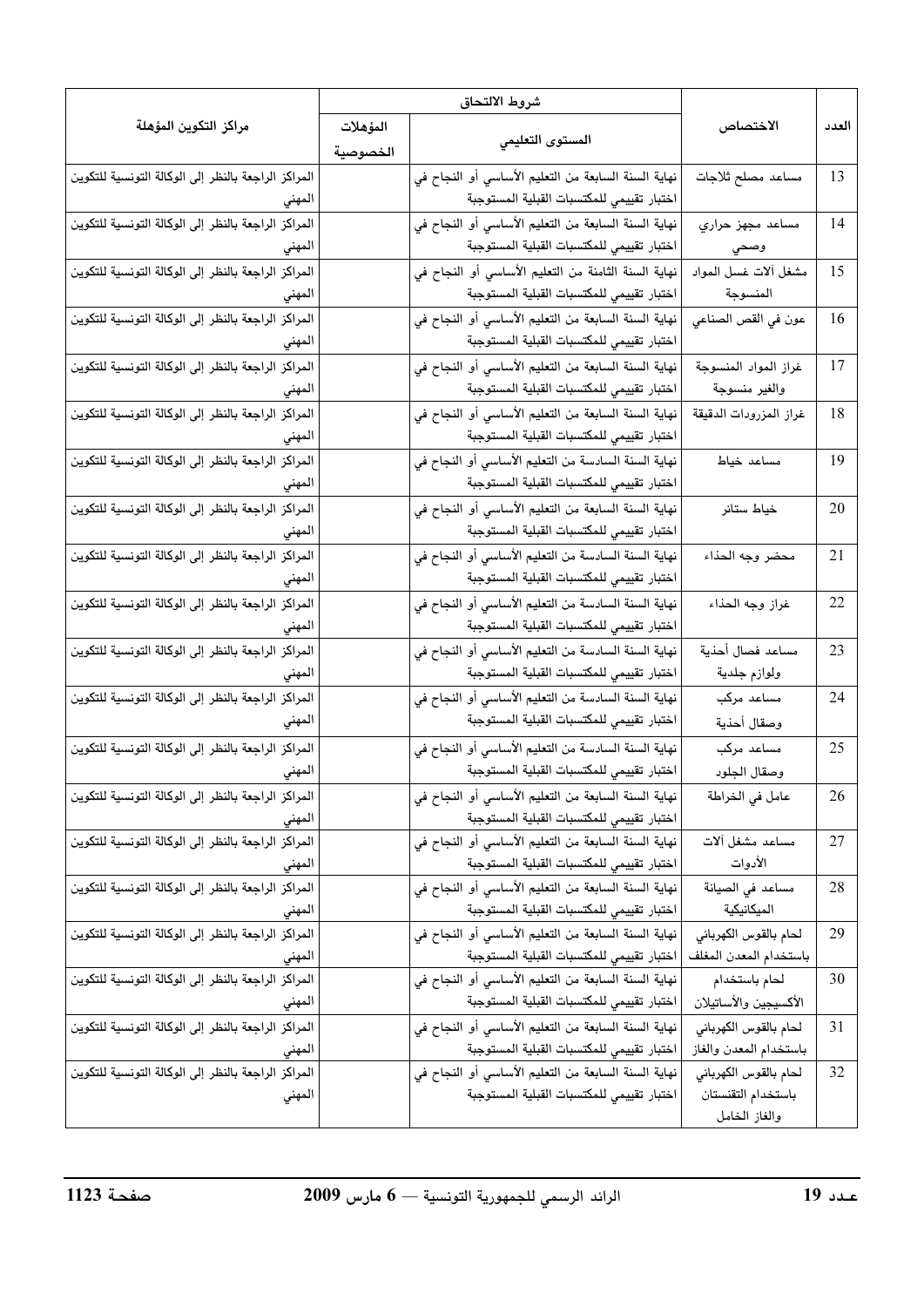|                                                        |             | شروط الالتحاق                                       |                             |       |
|--------------------------------------------------------|-------------|-----------------------------------------------------|-----------------------------|-------|
| مراكز التكوين المؤهلة                                  | المؤهلات    |                                                     | الاختصاص                    | العدد |
|                                                        | الخصوصية    | المستوى التعليمي                                    |                             |       |
| المراكز الراجعة بالنظر إلى الوكالة التونسية للتكوين    |             | نهاية السنة السابعة من التعليم الأساسي أو النجاح في | مساعد في بناء               | 33    |
| المهني                                                 |             | اختبار تقييمي للمكتسبات القبلية المستوجبة           | هياكل معدنية                |       |
| المراكز الراجعة بالنظر إلى الوكالة التونسية للتكوين    |             | نهاية السنة السابعة من التعليم الأساسي أو النجاح في | مساعد حداد لحام             | 34    |
| المهني                                                 |             | اختبار تقييمي للمكتسبات القبلية المستوجبة           |                             |       |
| المراكز الراجعة بالنظر إلى الوكالة التونسية للتكوين    |             | نهاية السنة السابعة من التعليم الأساسي أو النجاح في | مساعد في نجارة أليمنيوم     | 35    |
| المهني                                                 |             | اختبار تقييمي للمكتسبات القبلية المستوجبة           |                             |       |
| المراكز الراجعة بالنظر إلى الوكالة التونسية للتكوين    |             | نهاية السنة السابعة من التعليم الأساسي أو النجاح في | مساعد في النجارة            | 36    |
| المهني                                                 |             | اختبار تقييمي للمكتسبات القبلية المستوجبة           | المعدنية                    |       |
| المراكز الراجعة بالنظر إلى الوكالة التونسية للتكوين    |             | نهاية السنة السابعة من التعليم الأساسي أو النجاح في | مشغل ألات صناعة             | 37    |
| المهني                                                 |             | اختبار تقييمي للمكتسبات القبلية المستوجبة           | لوازم بلاستيكية             |       |
| المراكز الراجعة بالنظر إلى الوكالة التونسية للتكوين    |             | نهاية السنة السابعة من التعليم الأساسى أو النجاح في | مساعد مركب في كهرباء        | 38    |
| المهني                                                 |             | اختبار تقييمي للمكتسبات القبلية المستوجبة           | البناء                      |       |
| الراجعة بالنظر إلى الوكالة التونسية للتكوين<br>المراكز |             | نهاية السنة السابعة من التعليم الأساسي أو النجاح في | ۔<br>مساعد مرکب في الکھرباء | 39    |
| المهني                                                 |             | اختبار تقييمي للمكتسبات القبلية المستوجبة           | الصناعية                    |       |
| المراكز الراجعة بالنظر إلى الوكالة التونسية للتكوين    |             | نهاية السنة السابعة من التعليم الأساسي أو النجاح في | مشغل آلات تلفيف             | 40    |
| المهني                                                 |             | اختبار تقييمي للمكتسبات القبلية المستوجبة           | المحركات الكهربائية         |       |
| المراكز الراجعة بالنظر إلى الوكالة التونسية للتكوين    |             | نهاية السنة السابعة من التعليم الأساسي أو النجاح في | مساعد مرکب                  | 41    |
| المهني                                                 |             | اختبار تقييمي للمكتسبات القبلية المستوجبة           | الأسلاك الكهربائية          |       |
| المراكز الراجعة بالنظر إلى الوكالة التونسية للتكوين    |             | نهاية السنة السابعة من التعليم الأساسي أو النجاح في | مساعد مصلح التجهيزات        | 42    |
| المهني                                                 |             | اختبار تقييمي للمكتسبات القبلية المستوجبة           | الكهربائية المنزلية         |       |
| المراكز الراجعة بالنظر إلى الوكالة التونسية للتكوين    |             | نهاية السنة السابعة من التعليم الأساسي أو النجاح في | عامل في تركيب               | 43    |
| المهني                                                 |             | اختبار تقييمي للمكتسبات القبلية المستوجبة           | القطع الالكترونية           |       |
| المراكز الراجعة بالنظر إلى الوكالة التونسية للتكوين    | رخصة سياقة/ | نهاية السنة السابعة من التعليم الأساسي أو النجاح في | سائق ألة تحميل وحفر         | 44    |
| المهني                                                 | صنف "ب"     | اختبار تقييمي للمكتسبات القبلية المستوجبة           | (آلة مزدوجة)                |       |
| المراكز الراجعة بالنظر إلى الوكالة التونسية للتكوين    | رخصة سياقة/ | نهاية السنة السابعة من التعليم الأساسي أو النجاح في | سائق ألة تسوية وألة رص      | 45    |
| المهني                                                 | صنف "ب"     | اختبار تقييمي للمكتسبات القبلية المستوجبة           |                             |       |
| المراكز الراجعة بالنظر إلى الوكالة التونسية للتكوين    | رخصة سياقة/ | نهاية السنة السابعة من التعليم الأساسى أو النجاح في | سائق آلة تحميل              | 46    |
| المهني                                                 | صنف "ب"     | اختبار تقييمي للمكتسبات القبلية المستوجبة           |                             |       |
| المراكز الراجعة بالنظر إلى الوكالة التونسية للتكوين    | رخصة سياقة/ | نهاية السنة السابعة من التعليم الأساسي أو النجاح في | سائق رافعة متنقلة           | 47    |
| المهني                                                 | صنف ج"      | اختبار تقييمي للمكتسبات القبلية المستوجبة           |                             |       |
| المراكز الراجعة بالنظر إلى الوكالة التونسية للتكوين    |             | نهاية السنة السابعة من التعليم الأساسي أو النجاح في | سائق جرافة                  | 48    |
| المهني                                                 |             | اختبار تقييمي للمكتسبات القبلية المستوجبة           |                             |       |
| المراكز الراجعة بالنظر إلى الوكالة التونسية للتكوين    | رخصة سياقة/ | نهاية السنة السابعة من التعليم الأساسي أو النجاح في | سائق حفارة                  | 49    |
| المهني                                                 | صنف "ب"     | اختبار تقييمي للمكتسبات القبلية المستوجبة           |                             |       |
| المراكز الراجعة بالنظر إلى الوكالة التونسية للتكوين    |             | نهاية السنة السابعة من التعليم الأساسي أو النجاح في | مساعد ميكانيكى              | 50    |
| المهني                                                 |             | اختبار تقييمي للمكتسبات القبلية المستوجبة           | سيارات خفيفة                |       |
| المراكز الراجعة بالنظر إلى الوكالة التونسية للتكوين    |             | نهاية السنة السابعة من التعليم الأساسي أو النجاح في | مساعد ميكانيكى              | 51    |
| المهني                                                 |             | اختبار تقييمي للمكتسبات القبلية المستوجبة           | شاحنات ثقيلة                |       |
| المراكز الراجعة بالنظر إلى الوكالة التونسية للتكوين    |             | نهاية السنة السابعة من التعليم الأساسي أو النجاح في | مساعد مركب تجهيزات          | 52    |
| المهني                                                 |             | اختبار تقييمي للمكتسبات القبلية المستوجبة           | الغاز بالسيارات             |       |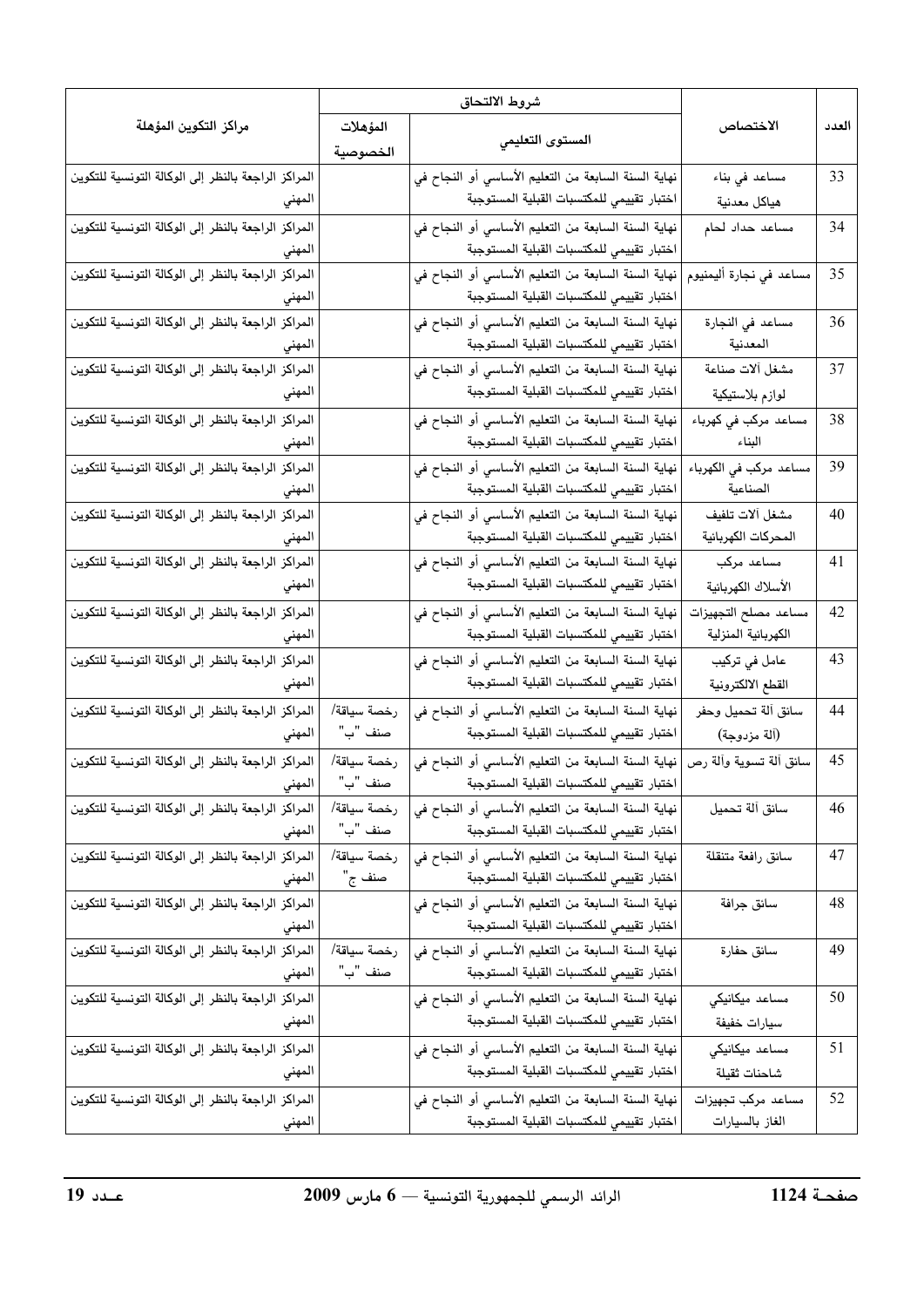|                                                                  |                      | شروط الالتحاق                                                                                    |                                                             |       |
|------------------------------------------------------------------|----------------------|--------------------------------------------------------------------------------------------------|-------------------------------------------------------------|-------|
| مراكز التكوين المؤهلة                                            | المؤهلات<br>الخصوصية | المستوى التعليمي                                                                                 | الاختصاص                                                    | العدد |
| المراكز الراجعة بالنظر إلى الوكالة التونسية للتكوين<br>المهني    |                      | نهاية السنة السابعة من التعليم الأساسي أو النجاح في<br>اختبار تقييمي للمكتسبات القبلية المستوجبة | عون تعهد<br>وتركيب العجلات                                  | 53    |
| المراكز الراجعة بالنظر إلى الوكالة التونسية للتكوين<br>المهني    |                      | نهاية السنة السادسة من التعليم الأساسي أو النجاح في<br>اختبار تقييمي للمكتسبات القبلية المستوجبة | مساعد مطال<br>ودهان السيارات                                | 54    |
| المراكز الراجعة بالنظر إلى الوكالة التونسية للتكوين<br>المهني    |                      | نهاية السنة السادسة من التعليم الأساسي أو النجاح في<br>اختبار تقييمي للمكتسبات القبلية المستوجبة | عون في غسل وتشحيم<br>وتغيير زيوت السيارات                   | 55    |
| المراكز الراجعة بالنظر إلى الوكالة التونسية للتكوين<br>المهني    |                      | نهاية السنة السابعة من التعليم الأساسي أو النجاح في<br>اختبار تقييمي للمكتسبات القبلية المستوجبة | مساعد كهربائي للعربات                                       | 56    |
| الراجعة بالنظر إلى الوكالة التونسية للتكوين<br>المراكز<br>المهني |                      | نهاية السنة السابعة من التعليم الأساسي أو النجاح في<br>اختبار تقييمي للمكتسبات القبلية المستوجبة | مساعد مصلح<br>دراجات عادية ونارية                           | 57    |
| المراكز الراجعة بالنظر إلى الوكالة التونسية للتكوين<br>المهني    |                      | نهاية السنة السادسة من التعليم الأساسي أو النجاح في<br>اختبار تقييمي للمكتسبات القبلية المستوجبة | مساعد فى تغليف<br>السيارات                                  | 58    |
| المراكز الراجعة بالنظر إلى الوكالة التونسية للتكوين<br>المهني    |                      | نهاية السنة السابعة من التعليم الأساسى أو النجاح في<br>اختبار تقييمي للمكتسبات القبلية المستوجبة | عون بھو                                                     | 59    |
| الراجعة بالنظر إلى الوكالة التونسية للتكوين<br>المراكز<br>المهني |                      | نهاية السنة السادسة من التعليم الأساسي أو النجاح في<br>اختبار تقييمي للمكتسبات القبلية المستوجبة | مساعد طباخ                                                  | 60    |
| المراكز الراجعة بالنظر إلى الوكالة التونسية للتكوين<br>المهني    |                      | نهاية السنة السابعة من التعليم الأساسى أو النجاح في<br>اختبار تقييمي للمكتسبات القبلية المستوجبة | نادل                                                        | 61    |
| الراجعة بالنظر إلى الوكالة التونسية للتكوين<br>المراكز<br>المهني |                      | نهاية السنة السادسة من التعليم الأساسى أو النجاح في<br>اختبار تقييمي للمكتسبات القبلية المستوجبة | مساعد مرطباتي                                               | 62    |
| المراكز الراجعة بالنظر إلى الوكالة التونسية للتكوين<br>المهني    |                      | نهاية السنة السادسة من التعليم الأساسى أو النجاح في<br>اختبار تقييمي للمكتسبات القبلية المستوجبة | مساعد خباز                                                  | 63    |
| الراجعة بالنظر إلى الوكالة التونسية للتكوين<br>المراكز<br>المهني |                      | نهاية السنة السادسة من التعليم الأساسى أو النجاح في<br>اختبار تقييمي للمكتسبات القبلية المستوجبة | مساعد في صنع<br>الشكولاطة                                   | 64    |
| المراكز الراجعة بالنظر إلى الوكالة التونسية للتكوين<br>المهني    |                      | نهاية السنة السادسة من التعليم الأساسى أو النجاح في<br>اختبار تقييمى للمكتسبات القبلية المستوجبة | عامل في صنع البيتزا                                         | 65    |
| المراكز الراجعة بالنظر إلى الوكالة التونسية للتكوين<br>المهني    |                      | نهاية السنة السادسة من التعليم الأساسي أو النجاح في<br>اختبار تقييمي للمكتسبات القبلية المستوجبة | صانع لوازم تقليدية<br>من الجلد                              | 66    |
| المراكز الراجعة بالنظر إلى الوكالة التونسية للتكوين<br>المهني    |                      | نهاية السنة السادسة من التعليم الأساسى أو النجاح في<br>اختبار تقييمي للمكتسبات القبلية المستوجبة | مساعد في النحت<br>والتزويق التقليدي<br>على الخشب            | 67    |
| المراكز الراجعة بالنظر إلى الوكالة التونسية للتكوين<br>المهني    |                      | نهاية السنة السادسة من التعليم الأساسي أو النجاح في<br>اختبار تقييمي للمكتسبات القبلية المستوجبة | صانع لوازم من خشب<br>الزيتون                                | 68    |
| المراكز الراجعة بالنظر إلى الوكالة التونسية للتكوين<br>المهني    |                      | نهاية السنة السادسة من التعليم الأساسي أو النجاح في<br>اختبار تقييمي للمكتسبات القبلية المستوجبة | مساعد حرفي في النجارة<br>التقليدية                          | 69    |
| المراكز الراجعة بالنظر إلى الوكالة التونسية للتكوين<br>المهني    |                      | نهاية السنة السادسة من التعليم الأساسى أو النجاح في<br>اختبار تقييمي للمكتسبات القبلية المستوجبة | مساعد حرفي في صنع<br>منتوجات القصب وعود<br>الجريد والخيزران | 70    |
| المراكز الراجعة بالنظر إلى الوكالة التونسية للتكوين<br>المهني    |                      | نهاية السنة السادسة من التعليم الأساسي أو النجاح في<br>اختبار تقييمي للمكتسبات القبلية المستوجبة | نساج زربية                                                  | 71    |